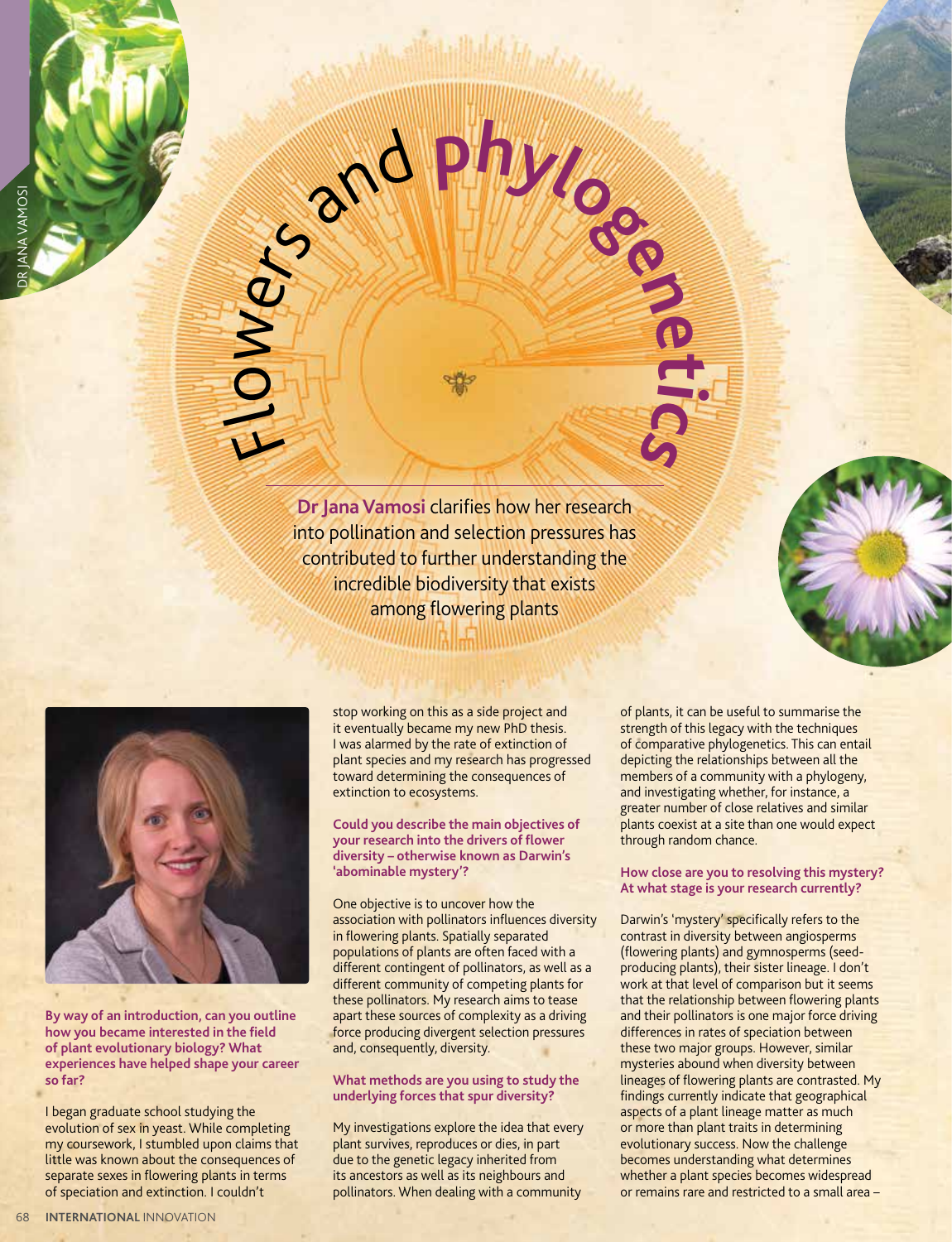The Rocky Mountains provide a natural laboratory for studying diversity.

is it traits relating to pollination and dispersal or just sheer luck?

#### **What challenges have emerged with this work and how have they been overcome?**

Research is constantly plagued with challenges but half the fun is overcoming them. One challenge for my research is obtaining reliable phylogenies for the groups I wish to study. For plants, disparate lineages can often hybridise and double their genomes, making this process difficult. Possibly the biggest challenge, however, is studying the community of pollinators. There are very few people with the advanced expertise to identify bees and other insects to species level. One of the main objectives of the Canadian Pollination Initiative (CANPOLIN) was to train the next generation of insect taxonomists and provide the keys necessary so that botanists like me can better understand how plant mutualists are changing over biogeographical gradients.

### **How important is collaboration to the advancement of your research?**

Collaboration is critical. I like to employ innovative approaches that borrow techniques from many different fields. Because my research can be wide-ranging in the threads we're trying to weave together, I often need the help and expertise of the individuals with specialised knowledge.

## **What are your expectations for the future of your research?**

We're now exploring how landscape influences the selection pressures on a plant population. Mountainous areas seem to be hotspots of speciation and one can see how a series of isolated peaks produces a landscape much like an island archipelago. We are investigating whether the heterogeneity of pollinators to plant populations on isolated peaks, combined with the climate niche limitations on dispersal, is enough to produce high rates of speciation.

# Revealing **relationships**

The Department of Biological Sciences at the **University of Calgary**, Canada, is home to a laboratory exploring speciation and extinction rates in plants through the lens of evolutionary analysis

**PLANTS ARE THE** foundation of most life on Earth and an essential resource for human health and wellbeing. Maintaining plant biodiversity is hugely important, not least because plants provide oxygen, form the backbone of ecosystems and are a source for innovative new medicines. While plant biodiversity ensures ecosystem resilience, plant extinctions herald significant negative impacts on the humans and wildlife that depend on them. Alarmingly, of approximately 350,000 species of plants in the world, it has been estimated that over 10 per cent are struggling to survive.

Dr Jana Vamosi, an associate professor in Evolutionary Biology at the University of Calgary, Canada, uses a combination of experimental and phylogenetic approaches to explore how pollination and sexual systems influence speciation and extinction rates in plants. Vamosi aims to determine how the evolutionary relationships among species can lead to increased or decreased diversity within angiosperms – flowering plants. She employs innovative evolutionary applications, using plant and pollinator phylogenies as tools to gain insight into which aspects of biodiversity impact ecosystems and, consequently, human welfare.

## **UNDERSTANDING BIODIVERSITY**

Vamosi has made important steps towards explaining what drives flowering plant diversity. In a joint study with Dr Steven Vamosi, a population biologist at the University of Calgary, the researchers found that the size of the geographical area is the most important contributing factor to plant biodiversity, suggesting that available area places limits on species richness: "The number of species in a lineage is most keenly determined by the size of the continent – or continents – that it occupies," Dr Jana Vamosi explains.

The study has examined the effects of age, ecoregion area and four ecological traits on diversification in 409 angiosperm families. The results show a low phylogenetic signal of diversification and support the idea that ecological limits play a major role in setting the carrying capacity for a lineage. However, within the wider context of available area, traits associated with biotic pollination (zygomorphy) were consistently found to contribute to increased species richness.

The next challenge in understanding plant diversification involves characterising ecological limits and determining whether biotic interactions influence the carrying capacity of angiosperm clades within a given area. While the results of the study mostly help to explain what drives diversity, they may also comment on what produces extinction patterns if it can be established that patterns of extinction risk mirror those observed for diversification.

## **POLLEN LIMITATION PATTERNS**

Vamosi has also conducted extensive research into pollen limitation in biodiversity hotspots, such as tropical rainforests. Published in January 2006, one central study involved a metaanalysis of over 1,000 studies from around the world, revealing a strong positive correlation between regional species richness and the magnitude of pollen limitation. This finding is consistent with the hypothesis that competition among co-flowering species for pollinators reduces plant reproductive success.

Vamosi points out that this pattern may arise for a number of reasons: "Pollinators are more often in short supply in biodiversity hotspots, and plants suffer greater fitness consequences when pollinators deliver pollen from closelyrelated species in the area. Biodiversity hotspots